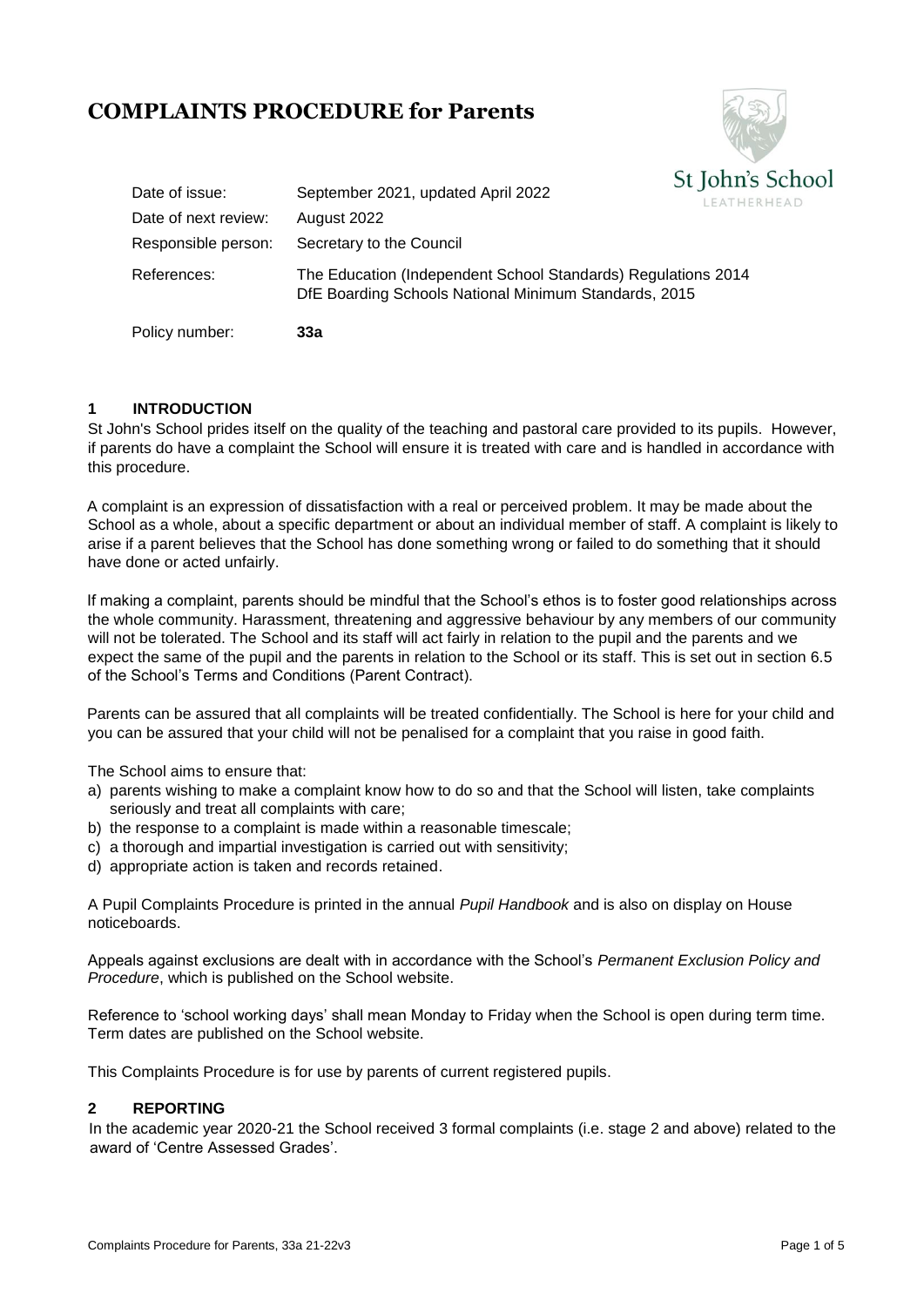## **3 CONFIDENTIALITY**

Parents can be assured that all complaints will be treated confidentially. Complaints records will be kept confidential except where the Secretary of State or body conducting an inspection under S109 of the Education and Skills Act 2008 requires access. Disclosure is required in the course of the School's inspection or where any other legal obligation prevails.

## **4 STAGE 1: INFORMAL RESOLUTION**

A parent may raise a complaint regarding a wide variety of matters. The School will treat all complaints seriously and aims to resolve them quickly and informally. The School aims to resolve most Stage 1 complaints in five school working days.

- a) If a parent has a complaint, they should contact their child's Housemaster/Housemistress. It is anticipated that in many cases the matter will be resolved by this means to the parent's satisfaction. Please remember that teachers will have a full programme of teaching and activities and may not be able to respond to you on the same day. They will endeavour to do so within 24 hours.
- b) Parents may make their complaint in writing, but doing so does not automatically escalate the complaint to the 'Formal' stage (Stage 2). A complaint made directly to the Head may still be resolved at an informal stage.
- c) If the Housemaster/Housemistress cannot resolve the matter alone, it may be necessary for him/her to consult a Head of Department, the Head or one of the Deputy Heads.
- d) The Housemaster/mistress will make a record of the details of the complaint, the date on which it was received and is expected to inform the Head's PA who will retain a record of the complaint.
- e) Should the matter not be resolved within ten school working days (or such longer period as mutually agreed by the parent and the Housemaster/Housemistress) or in the event that the Housemaster / Housemistress and the parent fail to reach a satisfactory resolution then parents will be advised to proceed with their complaint in accordance with Stage 2 of this Procedure.
- f) If the complaint is against the Head, the parent should provide full details of the complaint to the Chair of the Governing Council. Please see Stage 2 (part 'h') for the relevant contact details and procedure.

## **5 STAGE 2: FORMAL RESOLUTION**

The School aims to resolve formal complaints within twenty school working days of receipt, and as soon as practicable during holiday periods.

- a) If the complaint cannot be resolved on an informal basis, the parent should submit the full details of the complaint in writing to the Head. The Head will decide, after considering the complaint, the appropriate course of action to take.
- b) The Head or another senior member of staff will acknowledge receipt of the complaint within three school working days and if necessary will arrange to speak to or meet the parent concerned to discuss the matter within ten school working days of receipt of the written complaint, or such longer period as mutually agreed by the parent and the Head. If possible, a resolution will be reached at this stage.
- c) It may be necessary for the Head or another senior member of staff to carry out further investigations.
- d) Once the Head is satisfied that, so far as is practicable, all of the relevant facts have been established, a decision will be made and the parent will be informed of this decision in writing no more than twenty school working days following receipt of the formal complaint. The Head will also give reasons for the decision and state any corrective action proposed.
- e) In exceptional circumstances the Head will agree with the parent when a decision can be expected.
- f) If the parent is still not satisfied with the decision (or in the event of the complaint being made against the Head the parent is not satisfied with the decision made by the Chair of Council) the parent should proceed to Stage 3 of this procedure.
- g) The Head will keep written records of all meetings and interviews held in relation to the complaint. Records of the complaint, the outcome and any actions taken will be kept in the School's central record of complaints.
- h) If the complaint is against the Head, the parents can refer it to the Chair of the Governing Council by writing to the Secretary to the Governing Council at the School address (or by email to sgraham@stjohns.surrey.sch.uk) stating clearly that they are making a complaint. The Chair of Governing Council or their nominee will call for a full report from the Head and for all the relevant documents. The Chair of Governing Council or their nominee may also call for a briefing from relevant members of staff, and will in most cases, speak to or meet with the parents to discuss the matter further. Once the Chair of Governing Council is satisfied that, so far as is practicable, all of the relevant facts have been established, the parents will be informed of their decision in writing. The Chair of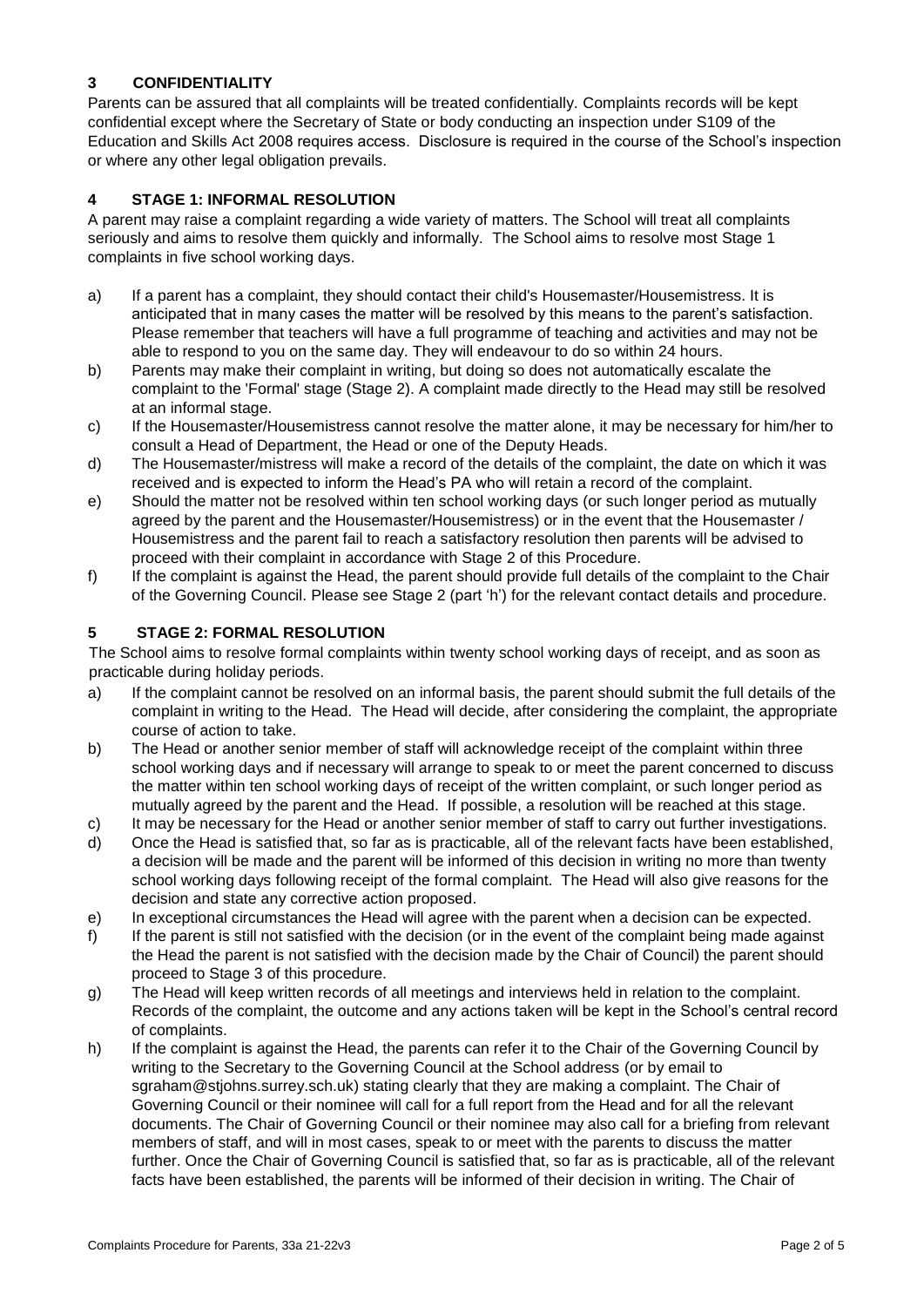Governing Council or their nominee will give reasons for their decision. If parents are not satisfied with the decision, they should proceed to Stage 3 of this Complaints Procedure.

## **6 STAGE 3: PANEL HEARING**

Stage 3 will be a full-merits hearing of the complaint, not merely a check that process was followed. The School aims to complete the stage 3 process within forty five school working days of receipt, and as soon as practicable during holiday periods.

- a) If, following a failure to reach an earlier resolution under Stage 2, the parent wishes to request a Panel hearing they must write to the Secretary to the Council ('the Secretary') who has been appointed by the Governors to call hearings of the Complaints Panel ("the Panel"). See Stage 2(h) above for contact details. The request should be made within ten school working days of receipt of the decision under Stage 2.
- b) The request will normally be considered only if the procedures at Stages 1 and 2 are completed and the Panel will only consider areas of complaint which have been previously raised in earlier Stages.
- c) On behalf of the Panel the Secretary will acknowledge the request in writing within five school working days of receipt of the request and schedule a hearing to take place as soon as practicable but within thirty school working days following acknowledgment of the request, or such longer period as mutually agreed with the parent.
- d) The Panel will consist of three people who were not directly involved in the matters detailed in the complaint: two members of the Governing Council and one who shall be independent of the management and running of the School.
- e) Each of the Panel members shall be appointed by the Chair of Council save where the complaint involves the Chair when the Vice Chair of Council shall make the appointment. The Chair of Council (or Vice Chair, if the complaint involves the Chair) shall appoint a Panel member to act as Chair of the Panel.
- f) The Head will be asked to provide a written report of the findings at Stage 2 plus any reports or statements from other members of staff or witnesses for the School, and copies of any documents on which the School proposes to rely within ten school working days of the acknowledgment of the request.
- g) The parent will also be asked to provide any further documentation in support of their complaint, together with copies of any documents on which they propose to rely within ten school working days of the acknowledgment of the request.
- h) The Secretary will act as clerk to the Panel and will provide details of the complaint, copies of all relevant reports and statements to the members of the Panel, the School and the parent no less than fifteen school working days prior to the hearing and will notify all parties and witnesses of the time, date and venue of the hearing.
- i) If the Panel deems it necessary it may direct that more details of the complaint or any related matter be supplied in advance of the hearing. Copies of such further details shall be supplied to all parties and no later than five school working days prior to the hearing.
- j) Parents may choose to attend the hearing and may be accompanied by one other person. This may be a relative, teacher or friend. The hearing is an internal proceeding and not a legal process. Legal representation will not normally be appropriate.
- k) The manner in which the hearing is conducted shall be at the discretion of the Panel.
- l) A contemporaneous minute of the hearing will be taken and those present may make their own handwritten notes. No recordings of the meeting (audio, video or any means) will be permitted.
- m) After establishing the facts and giving them due consideration, the Panel will reach a decision either to uphold or dismiss the complaint and may make recommendations to the Head or the Governing Council as appropriate. It is not within the powers of the Panel to make any financial award, nor to impose sanctions on staff, pupils or parents.
- n) The Panel will write to the parent within ten school working days to inform the parent of its decision and the reasons for it. The Panel's findings and any recommendations will also be sent in writing to the Head, the Governing Council and, where relevant, the person complained of. The decision of the Panel will be final.

## **7 RECORDING COMPLAINTS AND USE OF PERSONAL DATA**

The School will keep written, central records of all complaints and appeals and any action taken by the School as a result of any complaint (regardless of whether the complaint is upheld).